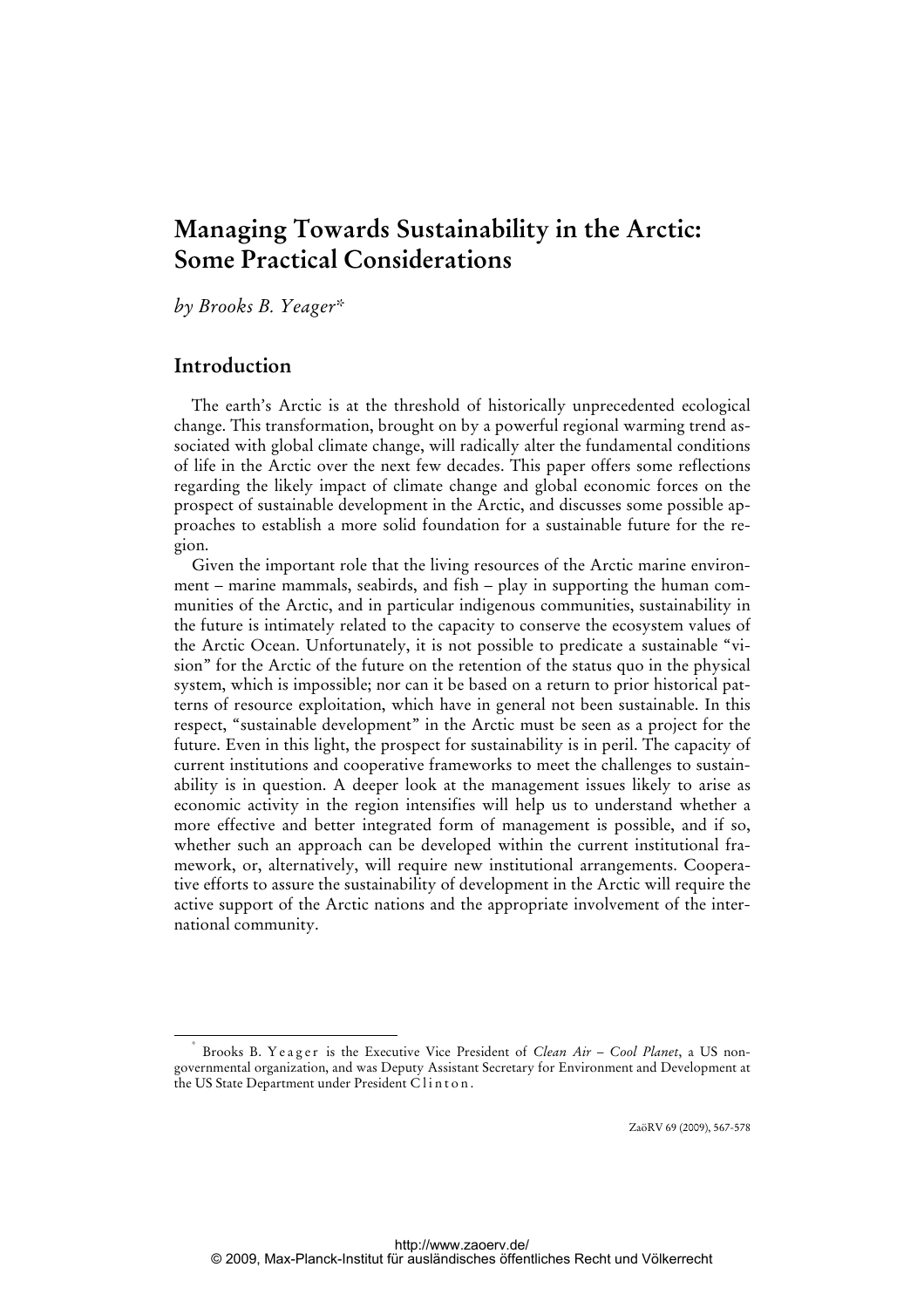### **Sustainable Development as Applied to the Arctic**

Our hosts have asked us to assess "the main threats to sustainable development in the Arctic Region", to consider how existing international organizations might address them, and, finally, to consider the role of the international community in the future of the Arctic. These are daunting and complex issues; the ambition of this paper is not to solve them, but rather to shed some light, and to point out some features of the problem that may help in finding a solution.

Before attempting to assess the threats to "sustainable development in the Arctic", it is probably worthwhile to undertake a quick examination at the concept of "sustainable development" itself, as applied to the Arctic.

Various indigenous peoples lived sustainably in the Arctic region for some thousands of years prior to the advent of exploration and exploitation of Arctic resources on behalf of more economically powerful population centers outside the region.

Since the advent of commercial exploitation of the Arctic in the 17th century, there is precious little evidence of truly sustainable development in the region. In this regard, we can cite the depletion of the Spitzbergen and Greenland bowhead whale populations at the beginning of the commercial whaling era, the extinction of the Steller's sea cow and the depletion of sea otters in the North Pacific and Bering Sea in the 18th century, the subsidized industrialization of the Kola Peninsula and resulting degradation of the environment under Stalin, and the current pattern of development of inherently finite oil and gas resources and the transformation of Arctic community life on Alaska's north slope.<sup>1</sup>

Despite this history of unsustainable exploitation, however, the Arctic has been relatively less altered by human activity than most regions of the earth, and contains many reasonably intact ecosystems and areas that currently provide a sustainable subsistence resource to Arctic communities.<sup>2</sup>

The point of this brief history is that the ideal of sustainable development, as development that meets "the needs of the present without compromising the ability of future generations to meet their own needs ...",<sup>3</sup> while still meaningful in an Arctic context, cannot be predicated on maintaining the status quo, nor on a return to some preceding historical condition or baseline, but rather must be seen as a

 $\overline{\phantom{0}}$  1 See Turner et al. (eds.) The Earth as Transformed by Human Action: Global and Regional Changes in the Biosphere Over the Past 300 Years (CUP Cambridge 1990) 375 ff.; Ford Where the Sea Broke its Back (Little Brown Boston 1966) 187 ff., 'The Plunderers'; Csonka/Schweitzer 'Societies and Cultures: Change and Persistence' in: Stefansson Arctic Institute Arctic Human Development Report (Stefansson Arctic Institute Akureyri 2004) 47-49; National Research Council of the National Academies Cumulative Environmental Effects of Oil and Gas Activities on Alaska's North Slope (National Academies Press Washington 2003).

<sup>2</sup> See Conservation of Arctic Flora and Fauna (CAFF) *Arctic Fauna and Flora: Status and Conservation* (Edita Helsinki 2001).

<sup>3</sup> UNGA Res 42/187 'Report of the World Commission on Environment and Development' (11 December 1987) GAOR  $42<sup>nd</sup>$  Session Supp 49 vol. 1, 154.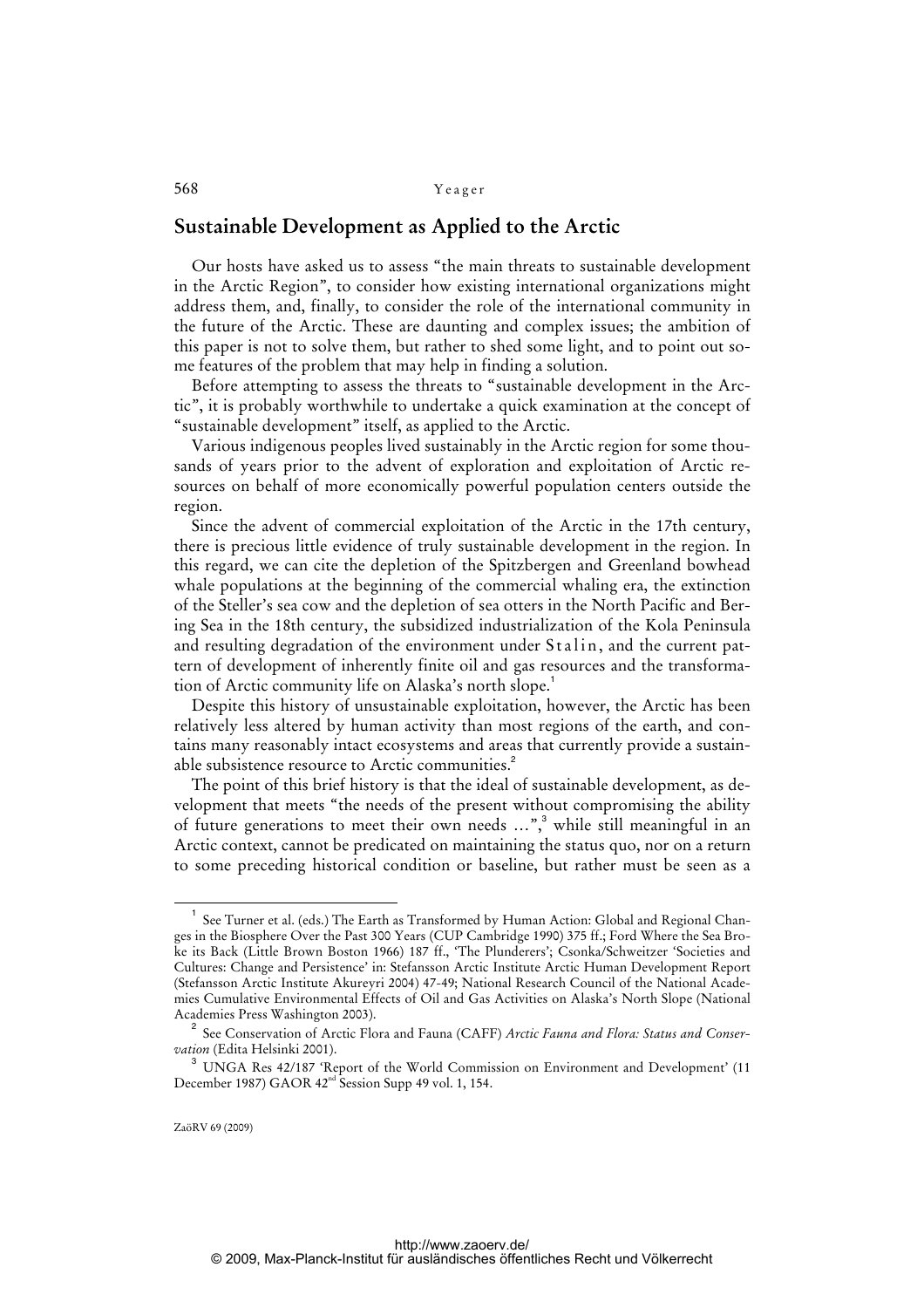project, and a commitment, for the future. We might call this project "managing towards sustainability".

### **Threats to Sustainability in the Arctic**

Yet, we must admit that even the prospect of a future Arctic in which the pattern of development is sustainable is in danger. The chief danger comes from the combined effect of climate change and global economic forces.

As the Arctic Climate Impact Assessment<sup>4</sup> has shown, climate change is already directly impacting the Arctic environment in countless ways, from melting sea ice and permafrost to eroding shorelines and altering tundra vegetation. Even if world greenhouse gas emissions are eventually reduced, climate change in the Arctic will continue for a significant period, as the world's ocean-atmosphere system realizes the full extent of the warming to which we are already committed. This trend will likely result, in our children's lifetimes, in major alterations of Arctic ecosystems and significant population declines of ice-dependent species.<sup>5</sup> These changes could significantly impoverish the marine food web. If ocean acidification proceeds apace, the entire Arctic marine system must be considered in peril.

These impacts will diminish the capacity of the Arctic marine ecosystem to provide the ecosystem services necessary for sustainable community life in the Arctic, and particularly for the ongoing subsistence economy of Arctic indigenous communities. Just to give one example among many: Inuit families in northern Alaska have long kept fish and caribou meat cold in natural refrigerators, dug as much as four meters into the permafrost. Nowadays, natives throughout the North Slope report that their natural refrigerators are failing as the permafrost melts.<sup>6</sup>

Over the same time period in which these direct impacts of climate change are being felt, the combination of melting sea ice and global economic factors will likely result in more intense use of the Arctic marine system. We can expect new oil and gas development in frontier regions such as the Northern Barents, Beaufort and Chukchi Seas. Shipping is already increasing in certain regions, and though transcontinental shipping routes will likely take some decades to develop, their economic efficiency will eventually prove compelling.

 $\overline{4}$  Arctic Climate Impact Assessment (ACIA) Impacts of a Warming Arctic (CUP Cambridge  $2004$ 

 $^5\,$  See Amstrup/Marcot/Douglas 'Forecasting the Range-wide Status of Polar Bears at Se-lected Times in the 21<sup>st</sup> Century: US Geological Survey Administrative Report' (2007) [<http://www.](http://www) usgs.gov/newsroom/special/polar\_bears/docs/USGS\_PolarBear\_Amstrup\_Forecast\_lowres.pdf> (18 June 2009) .

<sup>6</sup> Personal Communication, Cynthia D. S h o g a n , Alaska Wilderness League, 2009.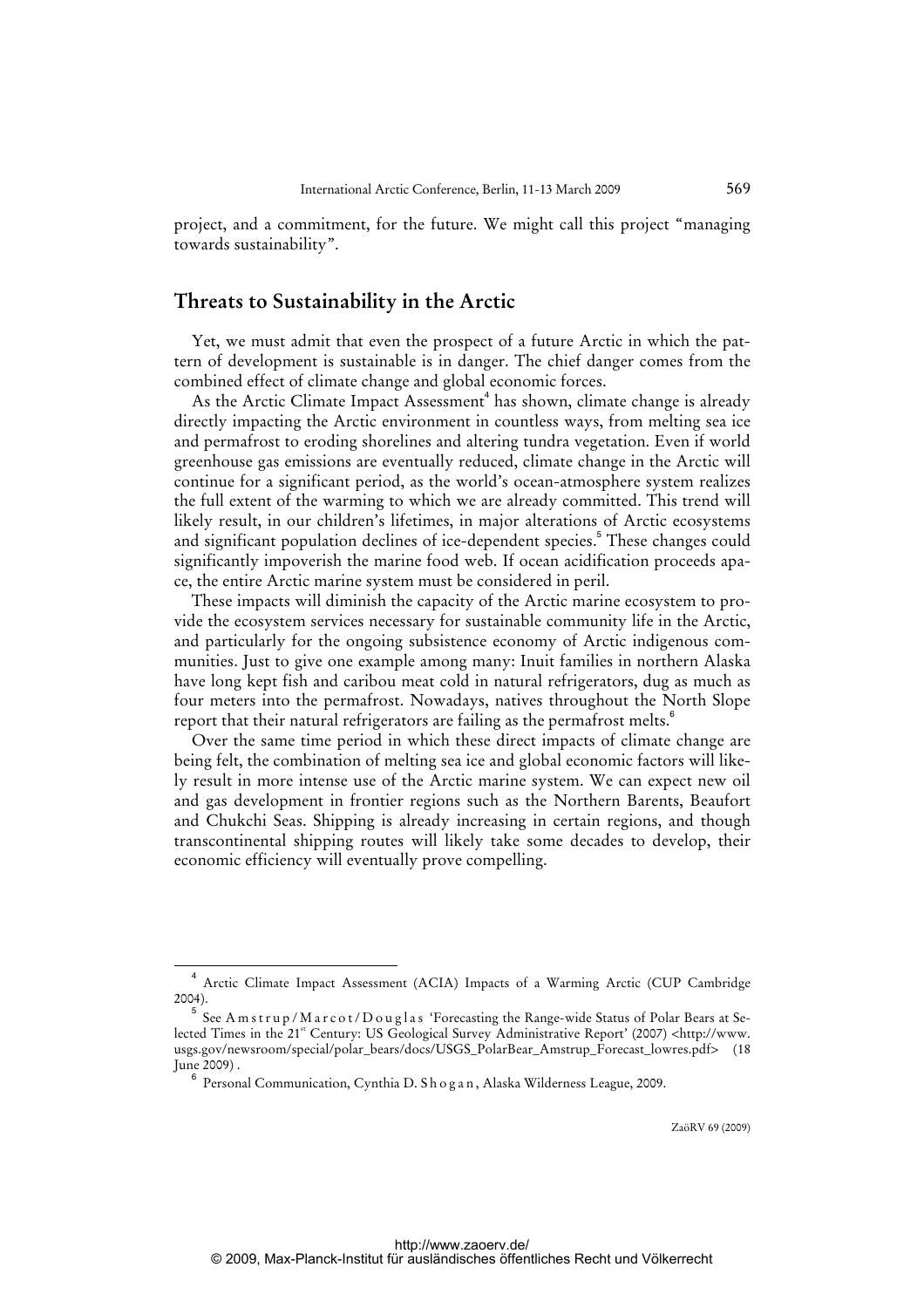Tourism, and particularly cruise tourism, is already on the increase in Greenland waters, and the first large cruise ship stopped in Barrow, Alaska last year.<sup>7</sup> Commercial fishing is already expanding north in the Barents Sea, and may move to the high Arctic as fishery stocks respond to thermal changes in the ocean.

These accelerated activities will place new stress on the very physical and natural systems of the Arctic already stressed by rapid climate change;<sup>8</sup> and they will also add new stresses to the infrastructure of northern communities. At the same time, they will bring economic activity that could, if managed properly, provide benefits to the regional economy.

### **Institutional Arrangements for Cooperative Management in the Arctic**

Do existing institutions have the capability to address the emerging challenges in the Arctic? An assessment of the adequacy of current legal and institutional frameworks to achieve "management towards sustainability" must take into account the specific threats to sustainable development, and also the current legal and institutional means through which the governments and peoples of the Arctic seek to encounter and manage these issues.

We should acknowledge at the outset that there already exists a fabric of legal, regulatory, and cooperative arrangements that apply to the Arctic and are relevant to the issue of sustainable development.

The United Nations Convention on the Law of the Sea (UNCLOS)<sup>9</sup> applies to the Arctic marine environment, as do a variety of other conventions and agreements.<sup>10</sup> Although the US has not yet ratified UNCLOS, its stated policy is to recognize many of its provisions as customary international law. With a new administration fully committed to ratification, we may have some confidence that the US will become a party in the near future.

<sup>7</sup> B r y s o n 'Receding Ice Pack Means more Traffic in the Arctic' *Anchorage Daily News* (11 August 2008), worth reading in full for the somewhat comic story of B a r r o w's encounter with 400 unexpected German tourists.

<sup>&</sup>lt;sup>8</sup> The projected repercussions of climate change and new economic activities in the Arctic have been well described in a number of reports and studies in addition to the ACIA, including, inter alia: Stroeve et al. 'Arctic Sea Ice Decline: Faster than Forecast?' *Geophysical Research Letters* 34 (9) (2007); National Oceanic and Atmospheric Administration 'Arctic Report Card' (2008) <[http://www.](http://www) arctic.noaa.gov/reportcard/ArcticReportCard\_full\_report.pdf> (18 June 2009); Huebert/Yeager A New Sea: the Need for a Regional Agreement on Management and Conservation of the Arctic Marine [Environment \(WWF International Arctic Programme Oslo 2006, republished 2008\) <http://](http://assets.panda.org/downloads/a_new_sea_jan08_final_11jan08.pdf) assets.panda.org/downloads/a\_new\_sea\_jan08\_final\_11jan08.pdf> (18 June 2009).

<sup>&</sup>lt;sup>9</sup> United Nations Convention on the Law of the Sea (concluded 10 December 1982, entered into force 16 November 1994) 1833 UNTS 396.

<sup>&</sup>lt;sup>10</sup> See on this point: Nowlan Arctic Legal Regime for Environmental Protection (IUCN Gland 2001); Corell 'Reflections on the Possibilities and Limitations of a Binding Legal Regime for the Arctic' (Address to Arctic Frontiers Conference, Tromsø, 22 January 2007); Bellinger 'Treaty on Ice' New York Times (23 June 2008).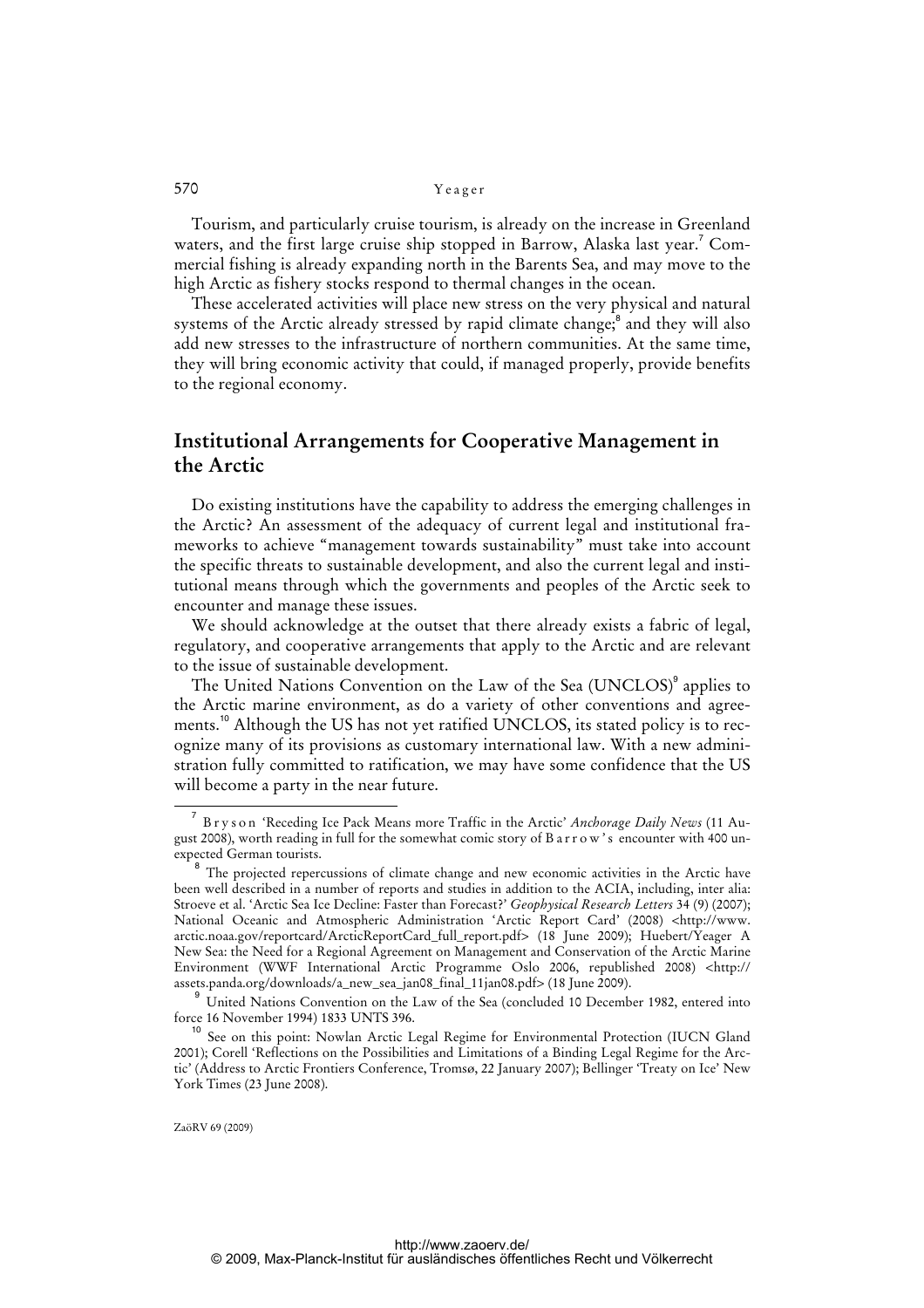In addition to the "constitutional" framework provided by UNCLOS, there are various regulatory regimes with application in the Arctic, including the International Maritime Organization (IMO) and the various treaties through which it operates, and a number of regional fishery management organizations which include portions of the Arctic within their area of jurisdiction.

Finally, the eight Arctic nations<sup>11</sup> have, over the past 12 years, evolved an innovative cooperative approach to issues in the Arctic, in the form of the Arctic Council. The Council is a unique intergovernmental forum, with representation from all eight "Arctic nations" and with the formal participation of six so-called "Permanent Participants", representing the indigenous peoples of the region.

Though it is not a regulatory body, and has no mandate to make decisions in its own right, the Arctic Council has been very successful at identifying issues of importance to the conservation of the Arctic environment and the well-being of Arctic peoples, and in developing assessments and other analyses that have laid a foundation for discussion and action to address the issues identified. In this respect, we can cite, among others, the 1998 AMAP Assessment Report: Arctic Pollution Issues, the 2001 CAFF assessment Arctic Flora and Fauna, Status and Conservation, the 2004 Stefansson Arctic Institute Arctic Human Development Report, and the 2004 ACIA assessment Impacts of a Warming Arctic.<sup>12</sup>

Acknowledging the existing framework of hard and soft law, the question remains whether current arrangements are sufficient, in the face of the likely changes in the environment and human access to the Arctic, to ensure the conservation of the region's natural resource base and the regulation of development activities in a manner that provides for the sustainability of future development.

In addressing this question, it will be helpful to frame the Arctic sustainable development "problem" so as to a) produce a useful assessment of the strengths and weaknesses of current arrangements, and b) identify potential pathways to improving existing arrangements or establishing new ones as appropriate.

Although we can address the question of adequacy from a variety of viewpoints—as a legal question, a practical matter, or a political problem—the fundamental point remains that our view of the adequacy of the institutional structure must depend on the goals that we wish to accomplish. In this respect, much of the current debate is at best misleading.

The media's treatment of the issue of territorial claims has at times conveyed the impression that the Arctic is a new "Wild West", without law, but with gunboats at the battle stations. At the same time, some parliamentarians and nongovernmental organizations have issued well-intentioned, but not equally wellinformed calls for an "Antarctic-style" treaty<sup>13</sup> for the Arctic.

Canada, Denmark, Finland, Iceland, Norway, Russia, Sweden, and the United States.

<sup>&</sup>lt;sup>12</sup> Arctic Monitoring and Assessment Programme (AMAP) AMAP Assessment Report: Arctic Pollution Issues (AMAP ,Oslo 1998); CAFF (note 2); Stefansson Arctic Institute (note 1); ACIA (note 4).

<sup>&</sup>lt;sup>13</sup> Cf. Antarctic Treaty (signed 1 December 1959, entered into force 23 June 1961) 402 UNTS 71.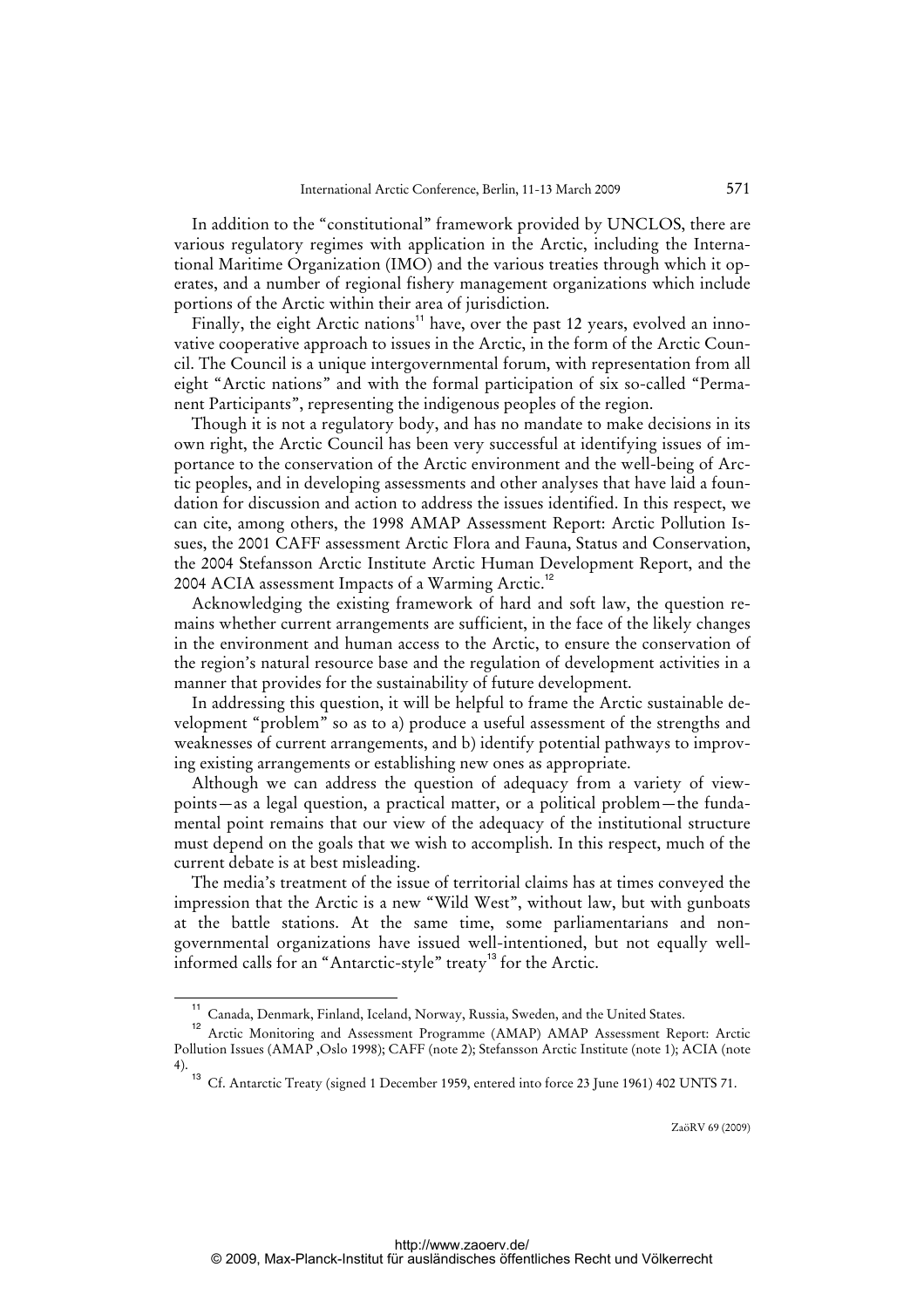Naturally these views have called forth a somewhat indignant defense on the part of a number of international lawyers and scholars, who have pointed out that there is indeed a body of law and an institutional framework that "covers the Arctic." In response, those who call for new institutions have argued that there are "gaps in the legal regime" that at present limit its effectiveness.

However, this argument begs the question of whether the provisions of UN-CLOS are sufficient to guide an effective management regime in the Arctic. We might better regard UNCLOS as a "constitution" for ocean governance, upon which appropriate regulatory and governance institutions can be inscribed. The fact that UNCLOS envisions the need for various implementing agreements, such as the UN Fish Stocks Agreement<sup>14</sup>, only serves to reinforce its role as a framework document, which can give rise, as appropriate, to implementing agreements, including region-specific approaches. It is also worth noting that UNCLOS remains open for interpretation in many areas, and that cooperation among States pursuant to UNCLOS could provide further development of the law in the area of matters pertaining to the Arctic, which has not been thoroughly developed to date.<sup>15</sup>

Perhaps, instead of inquiring whether there are gaps in the legal regime, we should look more closely into the regulatory framework in the Arctic with regard to various sectors of human activity. Recently, the "Arctic Transform" project has made a useful contribution to this discussion through a series of excellent sectoral papers examining the regulatory coverage of activities in the fishing, shipping, and oil and gas sectors, and in the complex of issues important to the region's indigenous peoples.<sup>16</sup> These papers have led to a number of useful recommendations for the improvement of the management of these key sectors of human activity with reference to the special conditions of the Arctic.

However, there is room to doubt whether improvements of traditional sectoral management approaches will be sufficient to assure the conservation of Arctic ecosystems and the ecological services they provide.

The current state of the world's oceans does not offer much support for the adequacy of sectoral management of the marine environment, which has, after all, been the fundamental basis of most marine management until very recently. In many seas, from the Mediterranean and the Baltic to the Coral, and in ocean basins from the North Atlantic to the South Pacific, historical management techniques have left fisheries badly depleted or even commercially extinct, many habitat types significantly degraded, and the water column and benthic environments severely

<sup>&</sup>lt;sup>14</sup> Agreement for the Implementation of the Provisions of the United Nations Convention on the Law of the Sea of 10 December 1982 relating to the Conservation and Management of Straddling Fish Stocks and Highly Migratory Fish Stocks (done 4 August 1995, entered into force 11 December 2001) 2167 UNTS 3.

<sup>&</sup>lt;sup>15</sup> Personal communication, Charlotte B r e i d e, Solicitor, Ince & Co., 2009. B r e i d e also makes the point that UNCLOS incorporates other internationally accepted standards and agreements, and therefore covers a wider ambit than the text of the convention itself might indicate.

<sup>16</sup> See <[http://arctic-transform.org/>](http://arctic-transform.org/) (19 June 2009).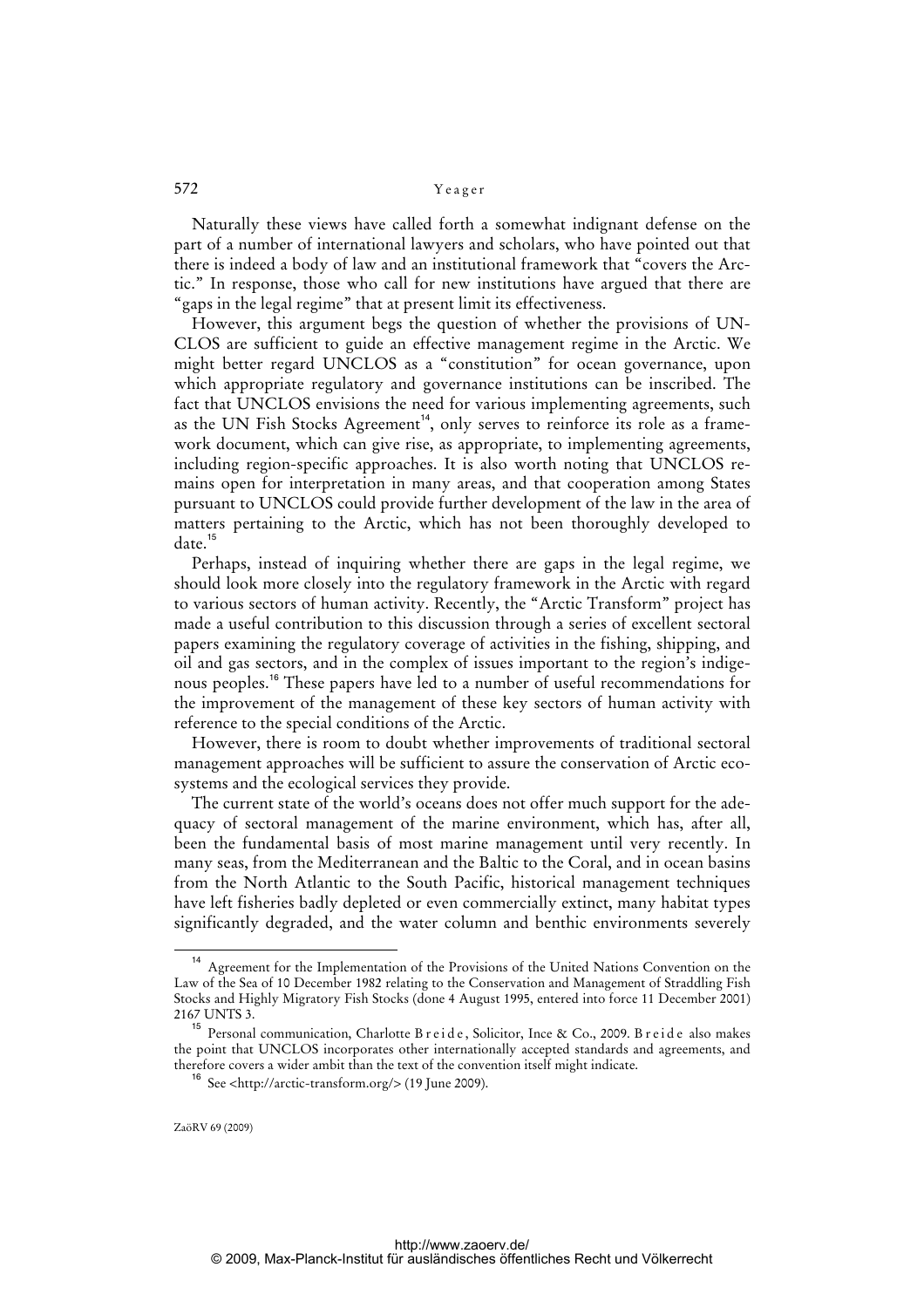polluted. Some might argue that this sorry state of affairs represents at most a failure to undertake sectoral management rigorously, but leaders in the field of ocean conservation have taken the lesson to be that a more integrated, ecosystem-based management methodology is badly needed.<sup>17</sup>

The Management Challenge in the Arctic

In this respect, addressing the question of whether existing institutions can provide the basis for "management towards sustainability" may benefit from a somewhat different approach, which looks first at the management challenges that are likely to arise with the changing Arctic situation, and then inquires into the adequacy of existing institutions and frameworks to meet these management challenges.

The Arctic, although very large in area at 13,986,000 km², remains the smallest of the world's ocean basins and in some important respects bears the character of a "semi-enclosed sea".<sup>18</sup> Among other characteristics, it is characterized by being virtually landlocked for much of its periphery, with a deep basin surrounded by very large continental shelves, a limited exchange of deep water with the Atlantic and Pacific Oceans, and a recirculating current that carries ice, marine organisms, and wildlife around the system.

The management implication of all this may seem obvious, but it is useful to make it explicit: the various sectoral activities that we consider may need planning and management are, perforce, taking place in the same interconnected space. This gives rise to the question of whether the management of these activities should and can be integrated, and if so, according to what purposes and principles.

A number of the more promising contemporary marine management efforts are embracing the concept of ecosystem-based management (EBM) as a key guiding

<sup>&</sup>lt;sup>17</sup> See, *inter alia*, US Commission on Ocean Policy *An Ocean Blueprint for the 21<sup>st</sup> Century: Final Report* (US Commission on Ocean Policy Washington DC 2004); Pew Oceans Commission *America's Living Oceans: Charting a Course for Sea Change* (Pew Oceans Commission Arlington 2003); Food and Agriculture Organization of the United Nations (FAO), Fisheries and Aquaculture Department 'Fisheries Topics: Ecosystems' [<http://www.fao.org/fishery/topic/2880/en>](http://www.fao.org/fishery/topic/2880/en) (19 June 2009).

<sup>&</sup>lt;sup>18</sup> The question of whether, as a legal matter under UNCLOS, the Arctic Ocean qualifies as a semi-enclosed sea has not been adjudicated, but most scientific accounts describe the Arctic's characteristics in a fashion that could be expected to lead to a positive conclusion. The concise description in *the Columbia Encyclopedia* includes the following: "Nearly landlocked, the Arctic Ocean is bordered by Greenland, Canada, Alaska, USSR, and Norway. The Bering Strait connects it with the Pacific Ocean and the Greenland Sea is the chief link with the Atlantic Ocean. … Since the Arctic's connection with the Pacific Ocean is narrow and very shallow, its principal exchange of water is with the Atlantic Ocean through the Greenland Sea. Even there, though surface waters communicate freely and a strong subsurface current brings warm water from the Atlantic into the Arctic basin, exchange of deeper waters is barred by submarine ridges. … The water that does not flow out by the Greenland Sea seems to be deflected by N Greenland and forms the current that gives rise to a circular gyre in the Arctic basin itself" *The Columbia Encyclopedia* (5<sup>th</sup> edn CUP New York 1993); see also Royer/Stabeno 'Chapter 3: Polar Ocean Boundaries' in: Robinson/Brink (eds.) *The Sea* vol. 11 *The Global Coastal Ocean: Regional Studies and Syntheses* (John Wiley and Sons New York 1998) 69-78; S v e r d r u p / Johnson/Fleming *The Oceans: Their Physics, Chemistry, and General Biology* (Prentice Hall New York 1942).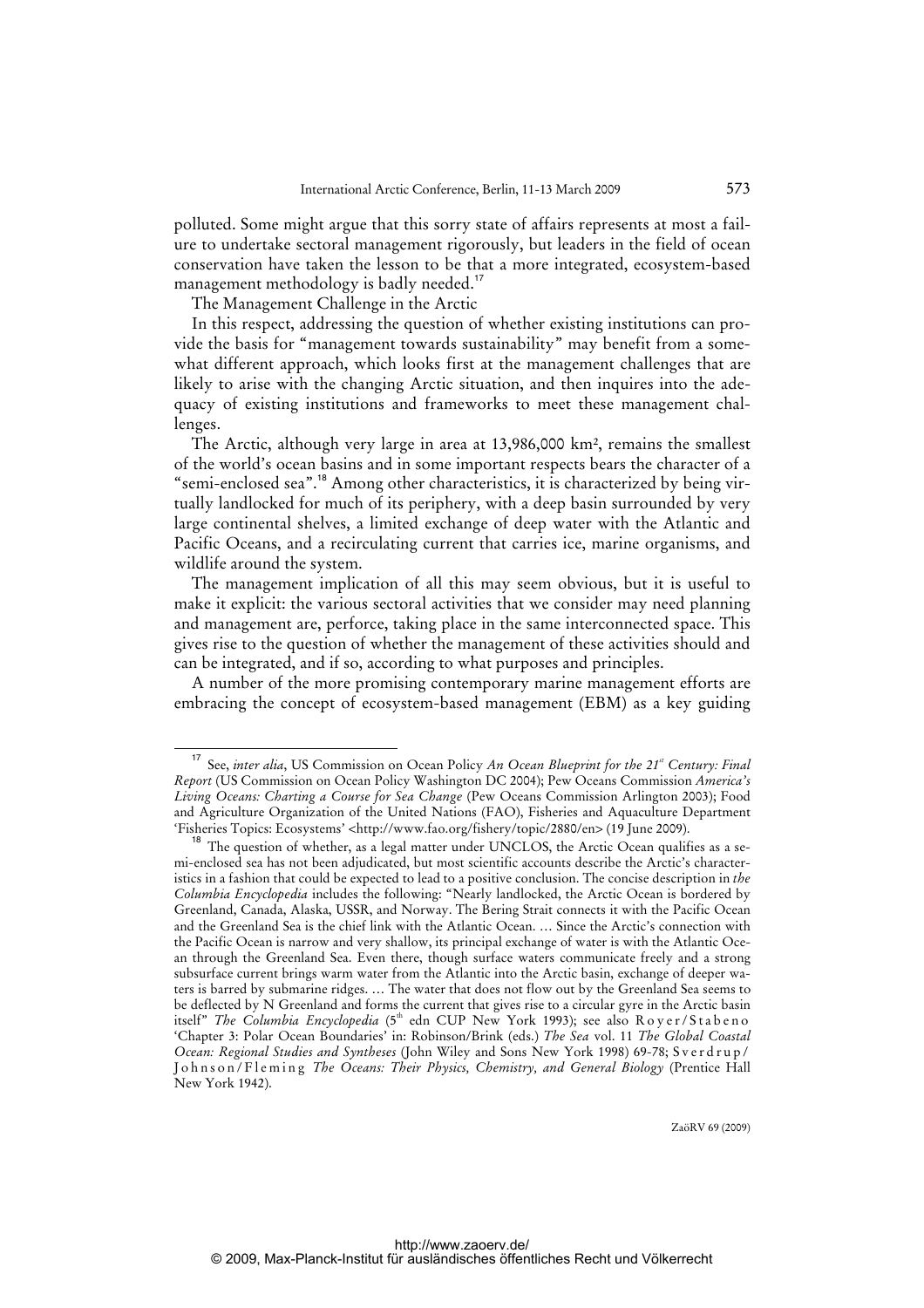principle.<sup>19</sup> The ecosystem management-based approach is characterized by leading practitioners as having six main features:

• Focus on the ability of the ecosystem to support human well-being through the provision of ecosystem services;

• Geographical scope of management set by natural boundaries;

• Integration of management across sectors, recognizing the interactions of human activities;

• Management attention to cumulative impacts of activities over time, space, and scale;

• Acknowledgement that there will be tradeoffs among services that should be made explicit as part of the planning process; and

• Participation of stakeholders in planning and decision-making.

One can see that the EBM approach holds a certain promise in helping to address the management challenge in the Arctic. If such a concept could be employed effectively, it would allow the use of an integrated management approach that could reach activities in the key economic sectors likely to expand over the coming years, as well as the consideration of how best to conserve the wildlife and natural resource values that are of prime importance to local and indigenous communities, as well as being a global patrimony. It could provide a basis for improved sectoral approaches, and could help inform a process of spatial planning for areas of the Arctic likely to come under stress from multiple activities.

Potential Institutional Frameworks for Effective Management

It is worth noting that Norway and Canada, among the Arctic nations, have already moved significantly towards the ecosystem-based approach in the Arctic. Norway's *Integrated Management* plan for the Barents Sea<sup>20</sup> embodies a highly sophisticated integrated spatial planning approach for the Norwegian portion of the Barents Sea, for instance. Canada's 1997 Oceans Act<sup>21</sup> is notable in that it clear-

<sup>&</sup>lt;sup>19</sup> The following articles and statements give a more detailed picture of the current thinking with regard to ecosystem-based management: M c L e o d et al. 'Scientific Consensus Statement on Marine Ecosystem-Based Management' (21 March 2005) [<http://www.compassonline.org/pdf\\_files/EBM\\_](http://www.compassonline.org/pdf_files/EBM_) Consensus\_Statement\_v12.pdf> (19 June 2009), signed by 217 academic scientists and policy experts with relevant expertise and published by the Communication Partnership for Science and the Sea; R os en b e r g / M c L e o d 'Implementing ecosystem-based approaches to management for the conservation of ecosystem services' *Marine Ecological Progress Series* 300 (2005) 270-74; US Commission on Ocean Policy (note 17). A number of recent multi-lateral efforts at ocean management, such as the OSPAR and CCAMLR Conventions, appear to be taking EBM approaches into account (Convention for the Protection of the Marine Environment of the North-East Atlantic [opened for signature 22 September 1992, entered into force 25 March 1998] 32 ILM 1069; Convention on the Conservation of Antarctic Marine Living Resources [concluded 20 May 1980, entered into force 7 April 1982] 1329 UNTS 47); see for example, Global Environment Facility (GEF) project description 'Regional Activities of the Strategic Partnership for a Sustainable Fisheries Investment Fund in the Large Marine Eco-systems of Sub Saharan Africa, Tranche 1' [<http://www.gefonline.org/projectDetails.cfm?projID=](http://www.gefonline.org/projectDetails.cfm?projID=) 3271> (19 June 2009).

<sup>&</sup>lt;sup>20</sup> Roval Norwegian Ministry of the Environment 'Report No. 8 to the Storting: Integrated Management of the Marine Environment of the Barents Sea and the Sea Areas off the Lofoten Islands' (2005-2006) [<http://www.regjeringen.no/upload/MD/Vedlegg/STM200520060008EN\\_PDF.pdf>](http://www.regjeringen.no/upload/MD/Vedlegg/STM200520060008EN_PDF.pdf) (19 June 2009).

<sup>&</sup>lt;sup>21</sup> Oceans Act, SC (1996) ch 31 (Canada) Section 30 "Principles of Strategy".

ZaöRV 69 (2009)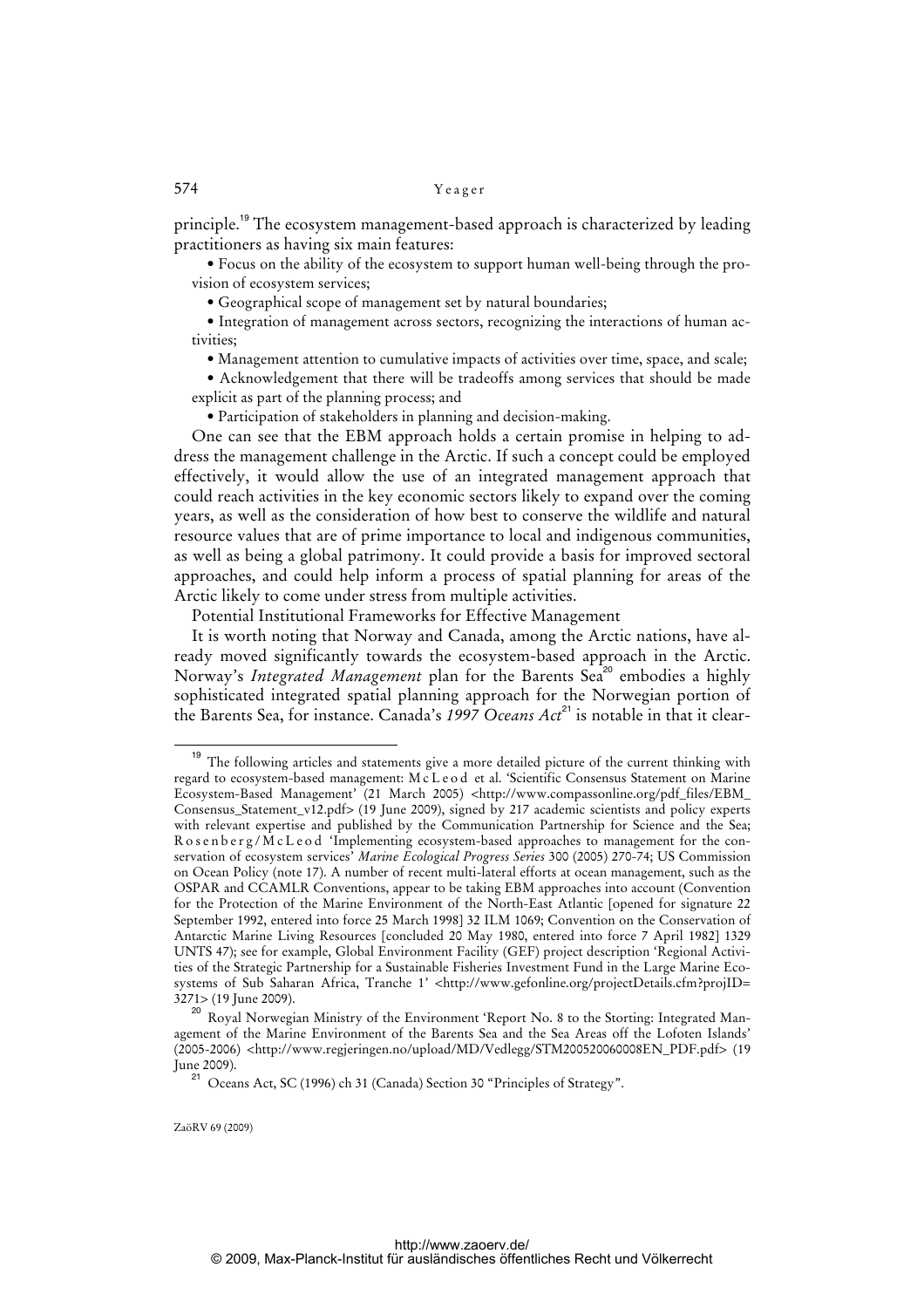ly sets out three principles for the national ocean strategy, including sustainable development, integrated planning, and precaution.

A key question, then, is whether a more integrated management approach for the larger Arctic can be brought forward through the existing framework of governance, or through some politically realizable improvement to it. This question is currently being actively explored in the context of the Aspen Institute's ongoing *Commission and Dialogue on Arctic Climate Change*. 22

Some preliminary observations on this point are possible. First, a desire to move towards a more integrated, ecosystem-based management approach in the Arctic does not prescribe just one institutional context—one can conceive, for instance, of an integrated management effort that is coordinated among national governments and appropriate international institutions, such as the Arctic Council and the International Maritime Organization. It is also conceivable that a strengthened Arctic Council could play the role of coordinator in such a system, for instance by putting forward standards and principles for regulation and by setting the agenda of management issues and opportunities for consideration by the eight Arctic governments. The advantage of this course of action would be that the optimal use of existing regulatory arrangements would allow more rapid progress towards integrated management. However, to succeed in integrating management through such a dispersed institutional framework, the political will of the governments involved would have to be marked by an unusual level of agreement, as well as being effectively focused and consistently applied over time.

In that respect, it is hard to gainsay the efficiencies that could be attained if it were possible to establish a new management entity, with the support of the Arctic governments, that had the capacity to establish consistent principles and a shared scientific basis for management, including appropriate sharing of data and monitoring responsibilities. Such an entity could be framed by a regional seas or other agreement established pursuant to appropriate UNCLOS authorities.<sup>23</sup> This course of action would undoubtedly involve an extra level of political difficulty, at least in the negotiation of the framework agreement. The compensating advantage would be the potential for the States Parties to the agreement to set strategic directions and parameters by consensus, but to allow day to day management decisions in selected areas of concern to be taken through a common instrumentality, and in a consistent and expeditious manner.

Second, there is no legal deficiency that by itself would prevent the Arctic nations from cooperating in a new more integrated management effort.

Third, efforts to change the Arctic Council so that it could become a management entity in and of itself might actually diminish its value as a forum, which

<sup>&</sup>lt;sup>22</sup> Aspen Institute, Energy and Environment Programme 'Aspen Commission and Dialogue on Arctic Climate Change', documents available through the Aspen Institute Energy and Environment Program, or at <[http://www.aspeninstitute.org>](http://www.aspeninstitute.org) (19 June 2009).

<sup>&</sup>lt;sup>3</sup> See, *inter alia*, Art. 118 UNCLOS ("Cooperation of States in the conservation and management of living resources"), Art. 123 UNCLOS ("Cooperation of States bordering enclosed or semi-enclosed seas") and Art. 234 UNCLOS ("Ice-covered areas")*.*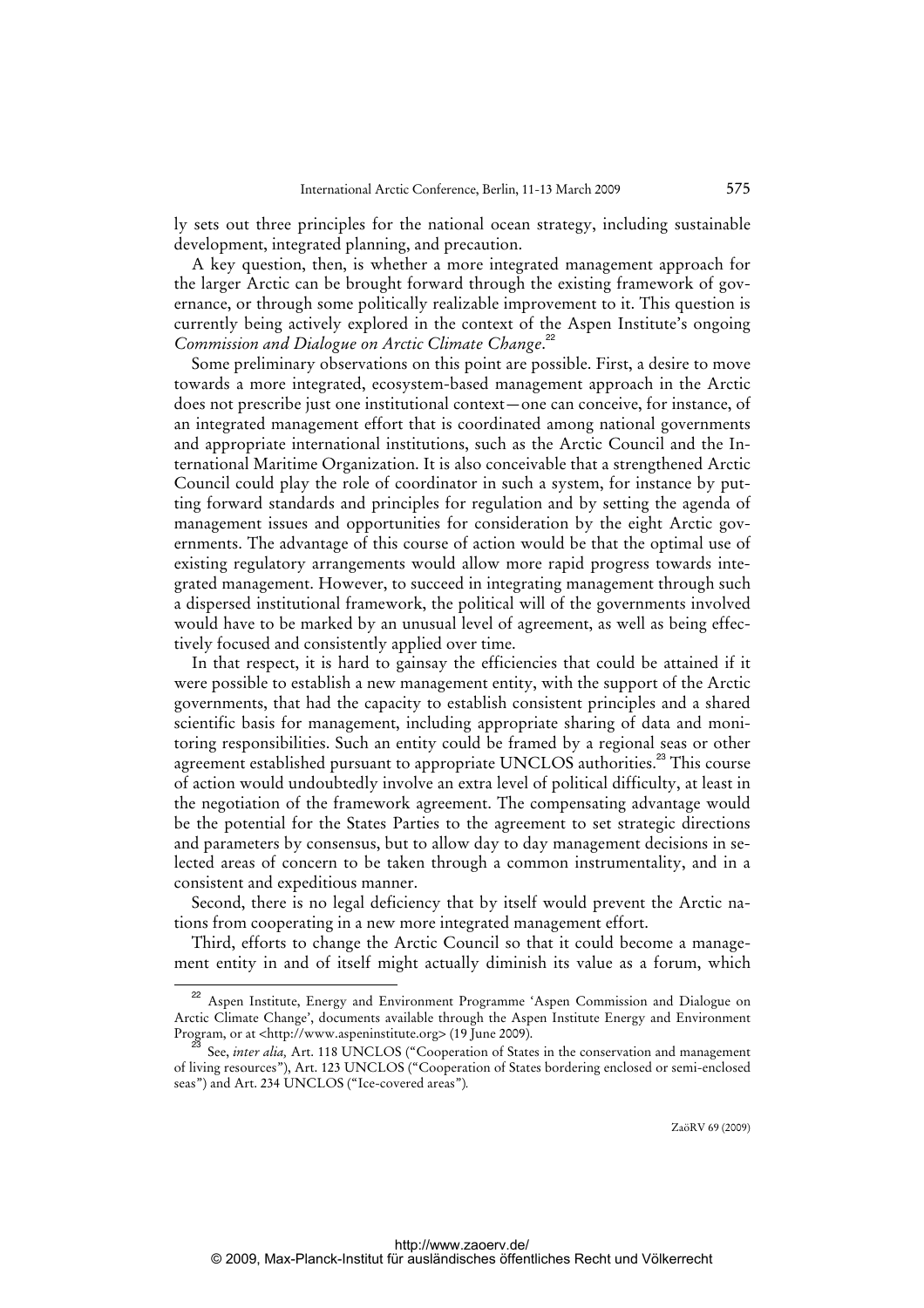would be regrettable. Instead, it might be more strategic to consider how the Council, as a high-level forum, could contribute to a more integrated management framework in the Arctic.

A second, and related question, is whether the political will exists to move towards ecosystem-based management in the Arctic. Interestingly, there appears to be a growing sense among governments that there is a new reality in the Arctic, that it represents a special management challenge, and that cooperative or coordinated management across boundaries may be an important part of the solution. Evidence of this emerging sentiment may be found in the new US "Arctic Region Policy," in the recent European Commission Communication "The European Union and the Arctic Region," and even in the Ilulissat Declaration.<sup>24</sup>

The US policy directive, for instance, notes that increased human activity in the Arctic "is expected to bring additional stressors to the Arctic environment, with potentially serious consequences for Arctic communities and ecosystems<sup>"25</sup> It instructs the Secretary of State to "[c]onsider, as appropriate, new or enhanced international arrangements for the Arctic to address issues likely to arise from expected increases in human activity in that region, including shipping, local development and subsistence, exploitation of living marine resources, development of energy and other resources, and tourism",<sup>26</sup> and it "endorses the protection of vulnerable marine ecosystems in the Arctic from destructive fishing practices and seeks to ensure an adequate enforcement presence to safeguard Arctic living marine resources".<sup>27</sup> Finally, it explicitly endorses the ecosystem approach, instructing the appropriate US departments to "pursue marine ecosystem-based management in the Arctic".<sup>28</sup>

The European Commission communication notes the particular vulnerability of the Arctic environment, the primary need to "prevent and mitigate the negative impact of climate change as well as to support adaptation to inevitable changes",<sup>29</sup> and calls for the development of "a holistic, ecosystem-based management of human activities, ensuring that the latter are administered in a sustainable way, integrating environmental considerations at all levels".<sup>30</sup>

<sup>24</sup> United States National Security Presidential Directive and Homeland Security Presidential Directive NSPD 66/HSPD 25 'Arctic Region Policy' (9 January 2009) <<http://www.fas.org/irp/offdocs/> nspd/nspd-66.htm> (17 June 2009); Commission of the European Communities 'Communication from the Commission to the European Parliament and the Council – The European Union and the Arctic Region' COM (2008) 763 final (20 November 2008); Ilulissat Declaration, Arctic Ocean Conference, Greenland, 27-29 May 2008 <[http://arctic-council.org/filearchive/Ilulissat-declaration.](http://arctic-council.org/filearchive/Ilulissat-declaration) pdf> (16 June 2009).

<sup>25</sup> United States National Security Presidential Directive and Homeland Security Presidential Directive NSPD 66/HSPD 25 (ibid.) ch III.H.1.

 $^{26}$  Ibid. ch III.C.5.b.

 $^{27}$  Ibid. ch III.H.4.

<sup>28</sup> Ibid. ch III.H.6.d.

<sup>29</sup> Commission of the European Communities (note 24) ch 2.1.

<sup>30</sup> Ibid.

ZaöRV 69 (2009)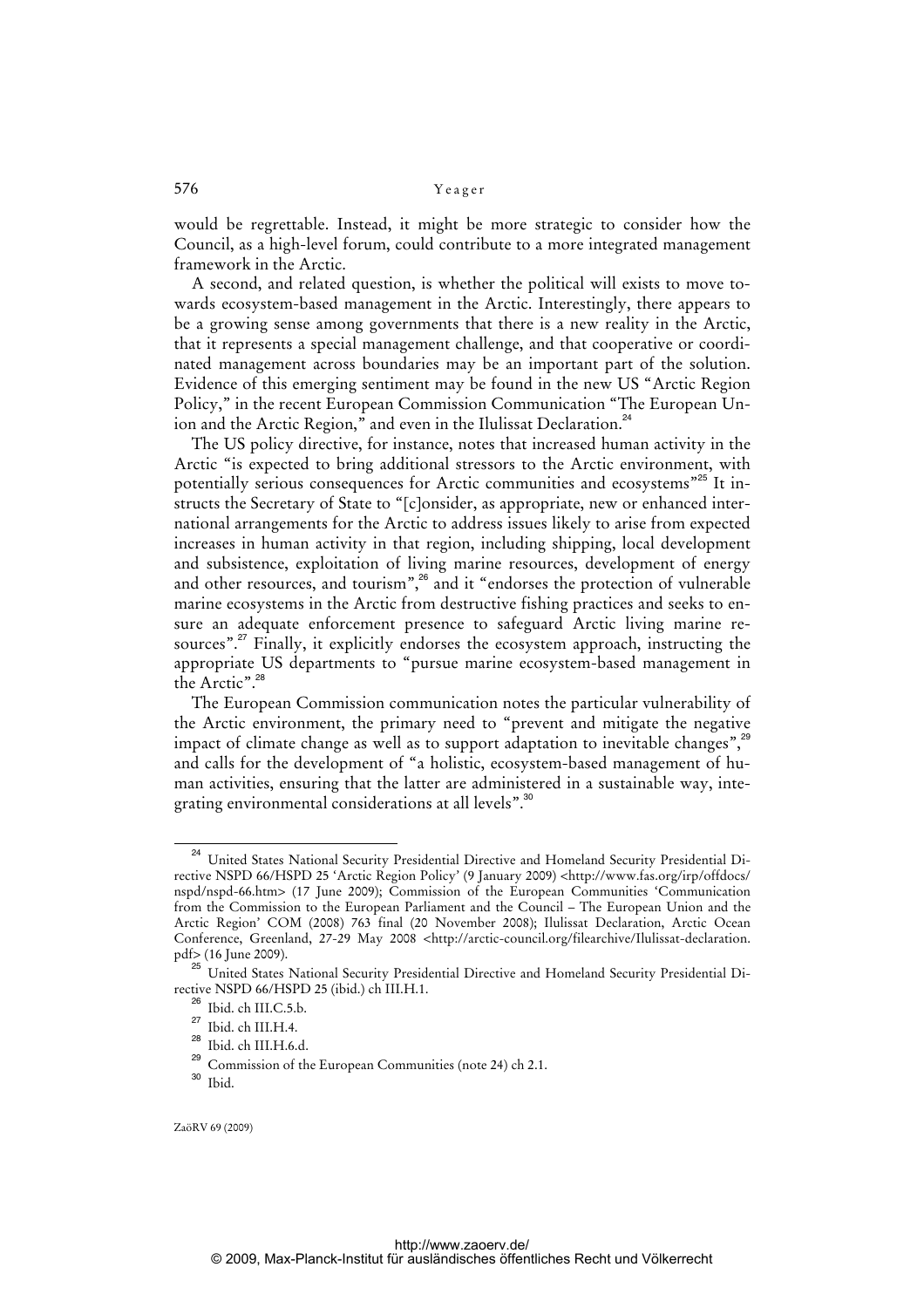The Ilulissat Declaration, while it rejects the need for "a new comprehensive international legal regime to govern the Arctic Ocean",<sup>31</sup> at the same time declares a stewardship responsibility for the five Arctic coastal States.<sup>32</sup> It commits them to taking "steps in accordance with international law both nationally and in cooperation among the five States and other interested parties to ensure the protection and preservation of the fragile marine environment of the Arctic Ocean".<sup>33</sup> It also notes the need to cooperate to reduce the risk of accidents from the "increased use of Arctic waters for tourism, shipping, research and resource development",<sup>34</sup> and commits to strengthening current cooperation on the collection of scientific data concerning the continental shelf, the protection of the marine environment and other scientific research.<sup>35</sup>

The Role of the International Community

Having considered the challenges to sustainable development in the Arctic, and the capacity of existing institutions to address them, we can now turn to the question of the role of the international community, and the contribution it might make to "management towards sustainability" in the Arctic.

The approach to this question depends on how we conceptualize the fundamental issue. It is both a legal and a practical matter. If we consider that the future of the Arctic is to some degree dependent on pressures, trends, and choices emanating from outside the immediate Arctic region, we must admit that the broader community has a *role* in determining the fate of the Arctic.

And if we consider that developments in the Arctic, such as alterations in the physical system that would speed the melting of the Greenland ice sheet, or lead to the release of the vast amounts of methane held in ice crystals beneath the sea floor and in the Arctic tundra, would have significant impacts worldwide, then it is clear that the broader international community has an *interest* in the environmental fate of the Arctic—an interest that goes beyond the Arctic's status as a global patrimony.<sup>36</sup>

In addition, we must consider that all nations share certain rights, for instance to navigation and fishing, that are considered to be applicable in the Arctic as in other maritime areas. At the same time, because the potential for sustainable develop-

 $\frac{31}{12}$  Ilulissat Declaration (note 24) para. 4.

<sup>32</sup> Cf. W i n k e l m a n n 'Fixed Rules of Play for Dividing up the Arctic Ocean: The Ilulissat Declaration of the Arctic Coastal States' SWP Comments 18 (2008) 1-4; Y e a g e r 'The Ilulissat Declaration: Background and Implications for Arctic Governance' Communication to the Aspen Commission and Dialogue on Arctic Climate Change, Aspen Institute (5 November 2008) on file with the author; Z y g a r 'In the Close Arctic Circle' *Kommersant* (11 November 2008).

 $^3$  Ilulissat Declaration (note 24) para. 5.

 $rac{34}{35}$  Ibid. para. 6.

 $\frac{35}{36}$  Ibid. para. 7.

<sup>36</sup> On this point, see Council of the European Union 'Report 7249/08 from the Commission and the Secretary – General/High Representative to the European Council—Climate Change and Interna-tional Security' (3 March 2008) [<http://register.consilium.europa.eu/pdf/en/08/st07/st07249.en08.](http://register.consilium.europa.eu/pdf/en/08/st07/st07249.en08) pdf> (17 June 2009).